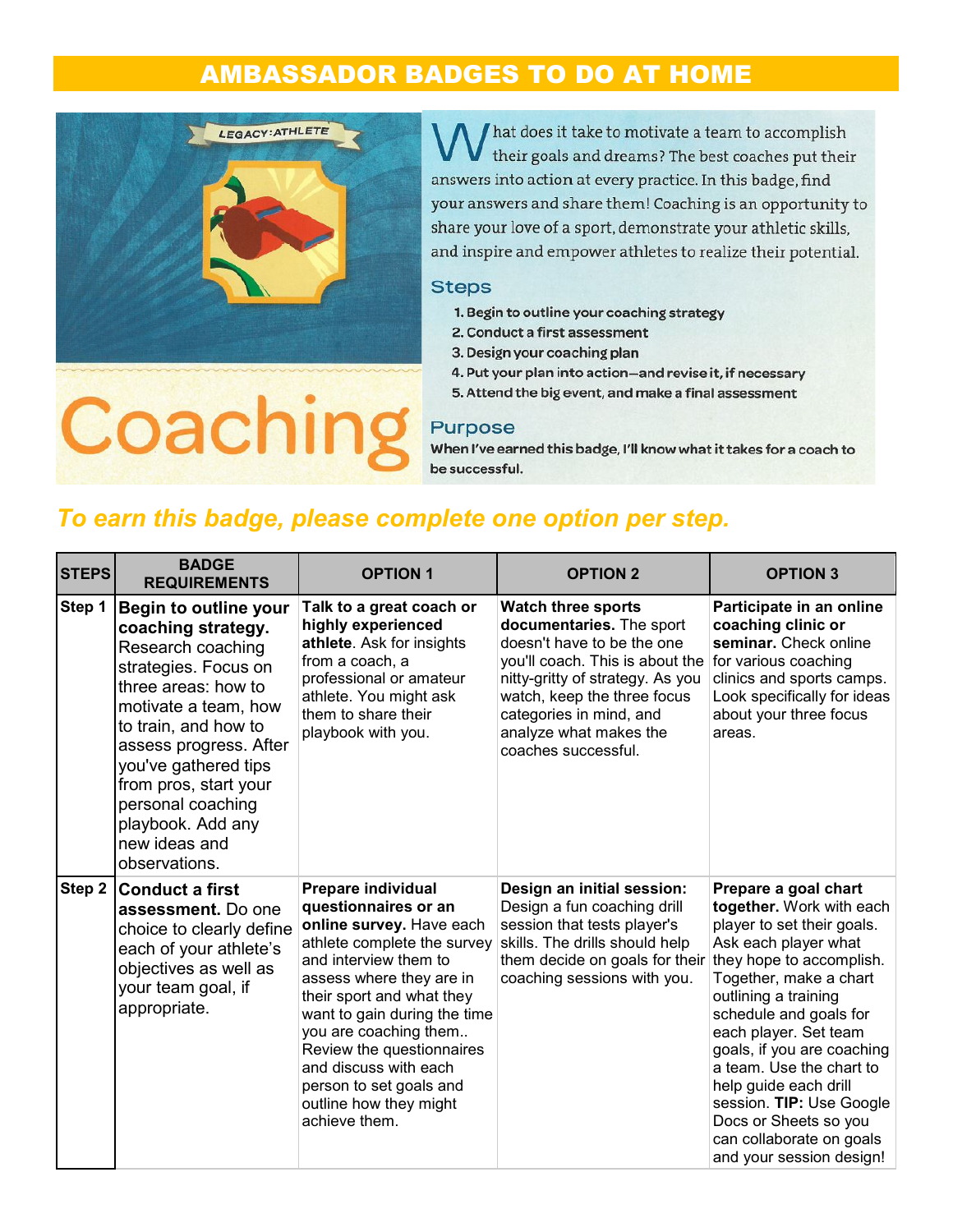| Step 3 | Design your<br>coaching plan.                                                                                                                                                                                                                                                                                                                                                                                                                                                                                                                                       | Design a special warm-up<br>and cool down. Design a<br>demonstration that shows<br>the correct way to stretch<br>before and after training.<br>Instead of running through<br>these components in a<br>basic way, research the<br>best stretches and warm-<br>up exercises for the sport<br>you are coaching, and put<br>them together in a unique<br>format. You might<br>incorporate some fun trust-<br>building games and<br>exercises. | <b>Research online and</b><br>choose some training<br>drills. Are they too hard, too<br>easy? Try them out on your<br>own. If neither you nor any of<br>your athletes can do a<br>particular skill the team<br>needs, research online to find tips (perhaps on<br>demonstrations of others who<br>do it well! Try them out before<br>you add them to your<br>coaching plan.                                                          | Open and close each<br>session with a<br>message. Do a phone or<br>video interview with a<br>sports psychologist or<br>research online to find<br>some sports psychology<br>motivation, teamwork, or<br>perseverance) to inspire<br>your athletes. Incorporate<br>these tips in your<br>sessions You might even<br>get creative with visuals<br>and music or by singing<br>an inspirational song.                                                                                                                                                                                                                                                                                                     |
|--------|---------------------------------------------------------------------------------------------------------------------------------------------------------------------------------------------------------------------------------------------------------------------------------------------------------------------------------------------------------------------------------------------------------------------------------------------------------------------------------------------------------------------------------------------------------------------|-------------------------------------------------------------------------------------------------------------------------------------------------------------------------------------------------------------------------------------------------------------------------------------------------------------------------------------------------------------------------------------------------------------------------------------------|--------------------------------------------------------------------------------------------------------------------------------------------------------------------------------------------------------------------------------------------------------------------------------------------------------------------------------------------------------------------------------------------------------------------------------------|-------------------------------------------------------------------------------------------------------------------------------------------------------------------------------------------------------------------------------------------------------------------------------------------------------------------------------------------------------------------------------------------------------------------------------------------------------------------------------------------------------------------------------------------------------------------------------------------------------------------------------------------------------------------------------------------------------|
| Step 4 | Put your plan into<br>action and revise it, if<br>necessary.<br>Can't meet with your<br>athletes or team? Be a<br>virtual coach! Record<br>video demos for each<br>drill so your players can<br>watch and practice<br>regularly. If allowable,<br>create a YouTube<br>channel or share on<br>Instagram to motivate<br>each player or team.<br>Have each person run<br>through the drills and<br>video themselves to<br>share with you. As you<br>review the videos, make<br>notes to assess the skill<br>level of each person and<br>how you think you can<br>help. | Add a morale-boosting<br>time-out. Take time out of<br>practice sessions where<br>you and the players or<br>team can talk. If you can't<br>meet in person, set up a<br>time to have virtual meeting<br>or a phone call with your<br>athletes to ask questions,<br>inspire discussions about<br>sportsmanship and goals,<br>and review how your<br>sessions are going. Make<br>sure to take notes!                                         | Ask your players to coach<br>you! Discuss with your<br>athletes, in group chats or<br>individually, how you're doing<br>as a coach or have them<br>complete an assessment of<br>your drill sessions - Ask what<br>they loved about your drill<br>sessions or what are their<br>suggestions for<br>improvements they have for<br>you? Use their answers to<br>assessment to guide future<br>discussions and lead the<br>conversation. | Ask another coach to<br>review your sessions.<br>You can do this in one of<br>your initial sessions or<br>when you feel more<br>comfortable with your<br>coaching plan. Ask for<br>advice on the content of<br>your sessions and your<br>coaching style. If you<br>can't meet in person,<br>make a video recording of<br>your session and ask<br>they give you feedback.<br>TIP: Before you record<br>your sessions, gather<br>your equipment. You<br>might need things like a<br>whistle, cleats, cones,<br>balls or specific exercise<br>equipment to conduct<br>your drills. If athletes<br>need specific items to<br>complete the drills, be<br>sure to share the list of<br>what they will need. |